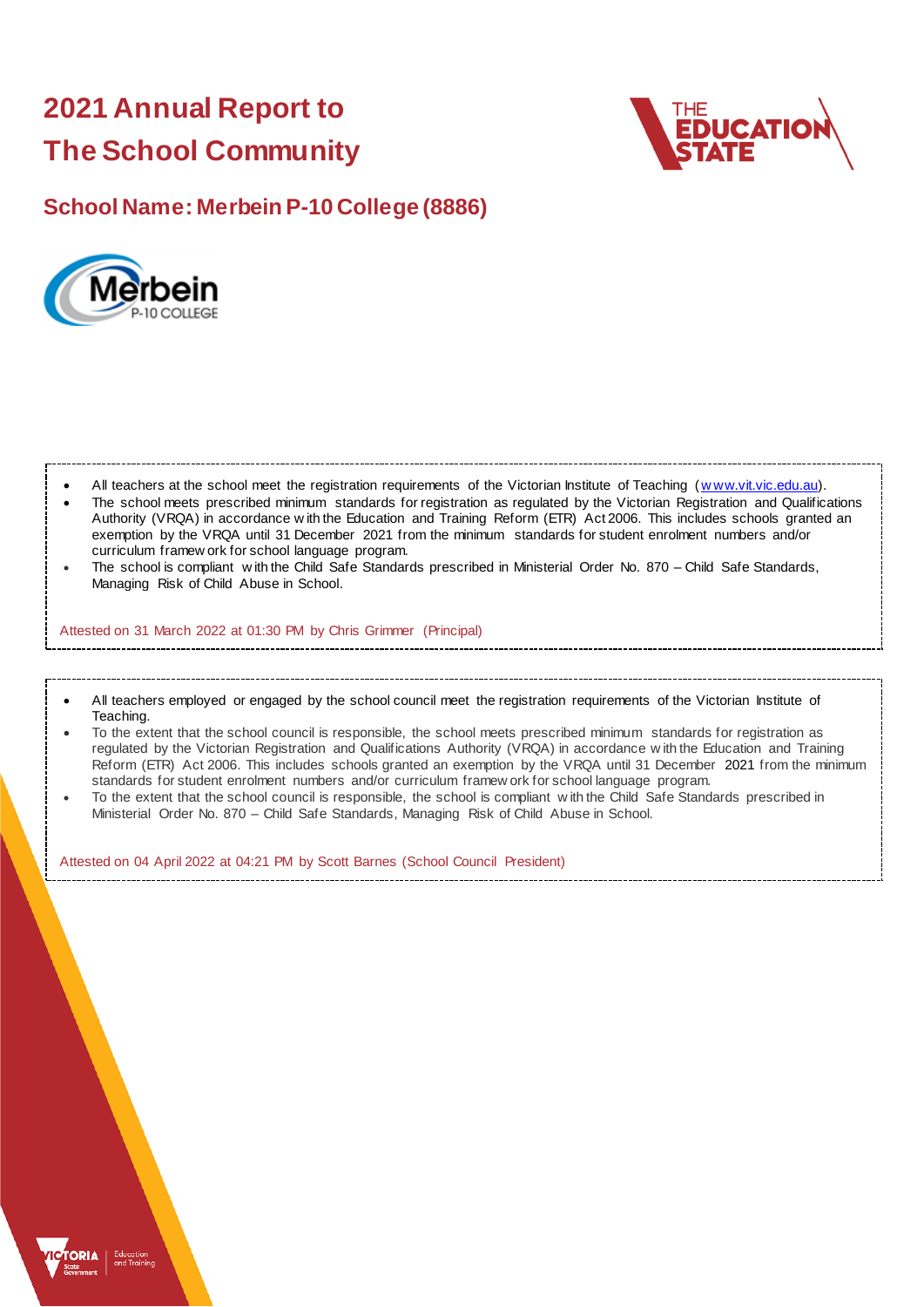

## How to read the Annual Report

## What does the *'About Our School'* commentary section of this report refer to?

The 'About our school' commentary provides a brief background on the school, an outline of the school's performance over the year and future directions.

The 'School Context' describes the school's vision, values and purpose. Details include the school's geographic location, siz e and structure, social characteristics, enrolment characteristics and special programs.

The 'Framew ork for Improving Student Outcomes (FISO)' section includes the improvement initiatives the school has selected and the progress they have made tow ards achieving them through the implementation of their School Strategic Plan and Annual Implementation Plan.

## What does the *'Performance Summary'* section of this report refer to?

The Performance Summary includes the follow ing:

#### **School Profile**

- student enrolment information
- the school's 'Student Family Occupation and Education' category
- a summary of parent responses in the Parent Opinion Survey, show n against the statew ide average for P-12 schools
- school staff responses in the area of School Climate in the School Staff Survey, show n against the statew ide average for P-12 schools

#### **Achievement**

- English and Mathematics for Teacher Judgements against the curriculum
- English and Mathematics for National Literacy and Numeracy tests (NAPLAN)
- all subjects for Victorian Certificate of Education (VCE) examinations

#### **Engagement**

Student attendance and engagement at school, including:

- how many Year 7 students remain at the school through to Year 10
- how many exiting students go on to further studies or full-time w ork

#### **Wellbeing**

Student responses to tw o areas in the Student Attitudes to School Survey:

- Sense of Connectedness
- Management of Bullying

Results are displayed for the latest year and the average of the last four years (w here available). As NAPLAN tests w ere not conducted in 2020, the NAPLAN 4-year average is the average of 2018, 2019 and 2021 data in the 2021 Performance Summary.

### Considering COVID-19 when interpreting the Performance Summary

The Victorian community's experience of COVID-19, including remote and flexible learning, had a significant impact on normal school operations in 2020 and 2021. This impacted the conduct of assessments and surveys. Readers should be aw are of this w hen interpreting the Performance Summary.

For example, in 2020 and 2021 school-based surveys ran under changed circumstances, and NAPLAN w as not conducted in 2020. Absence and attendance data during this period may have been influenced by local processes and procedures adopted in response to remote and flexible learning.

Schools should keep this in mind w hen using this data for planning and evaluation purposes.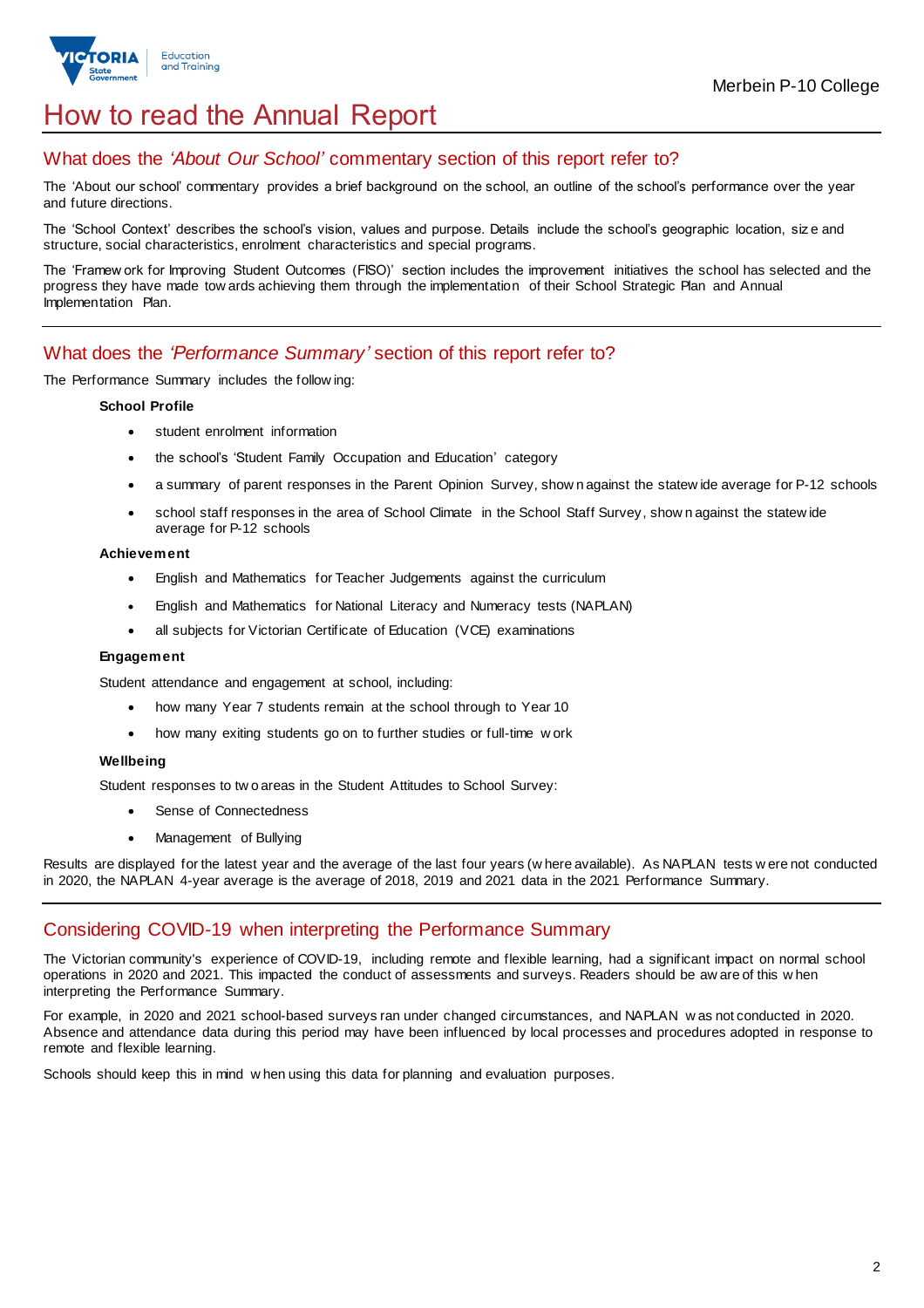

## How to read the Annual Report (continued)

#### What do *'Similar Schools'* refer to?

Similar Schools are a group of Victorian government schools w ith similar characteristics to the school.

This grouping of schools has been created by comparing each school's socio-economic background of students, the number of non-English speaking students and the school's size and location.

## What does *'NDP'* or '*NDA*' mean?

'NDP' refers to no data being published for privacy reasons or w here there are insufficient underlying data. For example, very low numbers of participants or characteristics that may lead to identification w ill result in an 'NDP' label.

'NDA' refers to no data being available. Some schools have no data for particular measures due to low enrolments. There may be no students enrolled in some year levels, so school comparisons are not possible.

Note that new schools only have the latest year of data and no comparative data from previous years. The Department also recognises unique circumstances in Specialist, Select Entry, English Language, Community Schools and schools that changed school type recently, w here school-to-school comparisons are not appropriate.

## What is the *'Victorian Curriculum'*?

The Victorian Curriculum F–10 sets out w hat every student should learn during his or her first eleven years of schooling. The curriculum is the common set of know ledge and skills required by students for life-long learning, social development and active and informed citizenship.

The Victorian Curriculum is assessed through teacher judgements of student achievement based on classroom learning.

The curriculum has been developed to ensure that school subjects and their achievement standards enable continuous learning f or all students, including students w ith disabilities.

The 'Tow ards Foundation Level Victorian Curriculum' is integrated directly into the curriculum and is referred to as 'Levels A to D'.

'Levels A to D' may be used for students w ith disabilities or students w ho may have additional learning needs. These levels are not associated w ith any set age or year level that links chronological age to cognitive progress (i.e., there is no age expected standard of achievement for 'Levels A to D').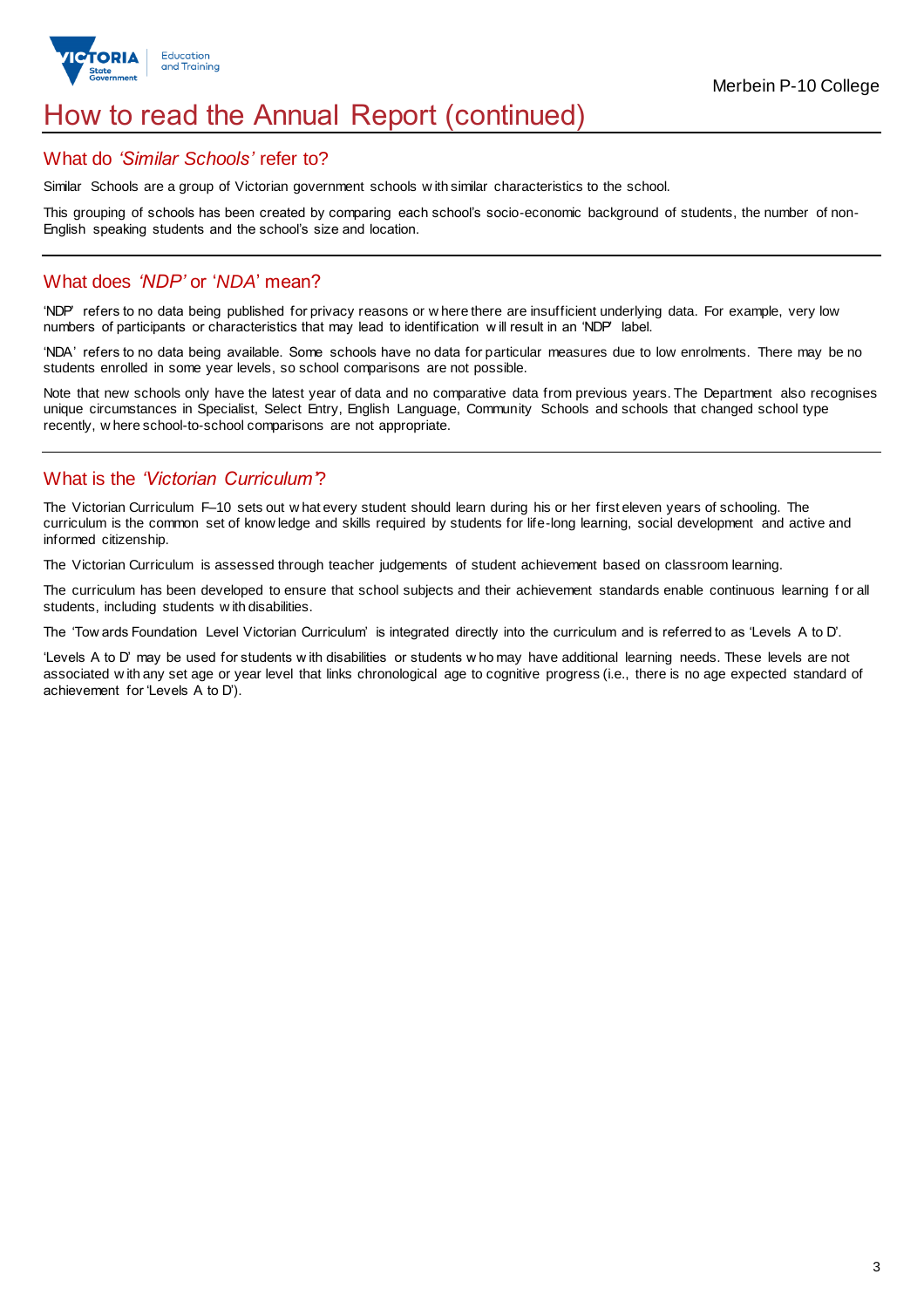

## **About Our School**

## School context

Merbein P-10 College is located in north-west Victoria 550 kilometres from the Melbourne Central Business District and approximately 11 kilometres from the regional city of Mildura. The college provides both primary and secondary education for students residing in Merbein and the west side of Mildura. The college commenced as a P-10 college in 2010 following the merger of three primary schools, Merbein Primary School, Merbein South Primary School and Merbein West Primary School with Merbein Secondary College. The college commenced at its present site in January 2011 and moved into new buildings in November 2012. The college grounds include grassed and hard surface play areas. There is a large shade structure over netball and basketball courts and shaded adventure playgrounds. The primary blocks enable flexible open learning spaces. Secondary classes are housed in new facilities and within the former secondary college building. There is a library, gymnasium, two art rooms, a music room, science laboratories, specialist facilities for classes in food, metal, wood, textiles, STEM (Science, Technology, Engineering and Mathematics) and a recently completed Arts and Technology centre. The college has a flexible learning options (FLO) program housed in renovated flexible classroom spaces. Enrolments at census 2021 were 785.2 students comprising 240.2 primary students and 545 secondary students. The Student Family Occupation (SFO) index was 0.5217 and the Student Family Occupation Education (SFOE) index was 0.4797 in 2021. The staffing profile of Merbein P-10 College includes a Principal, two Assistant Principals and approximately 60 full time equivalent (FTE) teachers including, six Leading Teachers. There are approximately 25 FTE Education Support (ES) staff and office administration staff. The college provides an approved curriculum framework aligned to the Victorian Curriculum for Years Foundation to 10. Secondary students study core and elective subjects. Vocational Education and Training in Schools (VETiS) programs and workplace learning opportunities may be taken by Year 10 students. There is a flexible learning options (FLO) program that provides a personalised curriculum that enables students to learn in small groups with an aim to engage students in their learning and provide additional support. The college has a wellbeing team that supports students and families through early intervention and case management. There is a Doctor in Schools program, a breakfast club operates daily and an out of school hours program, run by qualified staff, is available after school. The college provides a range of extra-curricular activities including sport, camps, performances and music. Merbein P-10 College aims to:

a. Provide a friendly, caring, inclusive and respectful learning environment that enables students to achieve their personal best.

b. Develop in students life-long learning skills which enable them to achieve their individual goals and make a positive contribution to the community.

In our college we show due regard for the feelings, wishes and rights of others.

#### Respect:

At Merbein P-10 College we show respect by:

- Valuing the personal space and privacy of others
- Showing courtesy and always using appropriate language
- Treating all property with care
- Cooperating with reasonable requests and directions.
- Speaking to and treating others kindly
- Being friendly and welcoming to others
- Treating all members of our community and visitors with respect

#### Responsibility

At Merbein P-10 College we demonstrate responsibility by:

- Arriving to all classes on time and with correct equipment
- Allowing everyone to learn and allowing teachers to teach
- Listening when others are speaking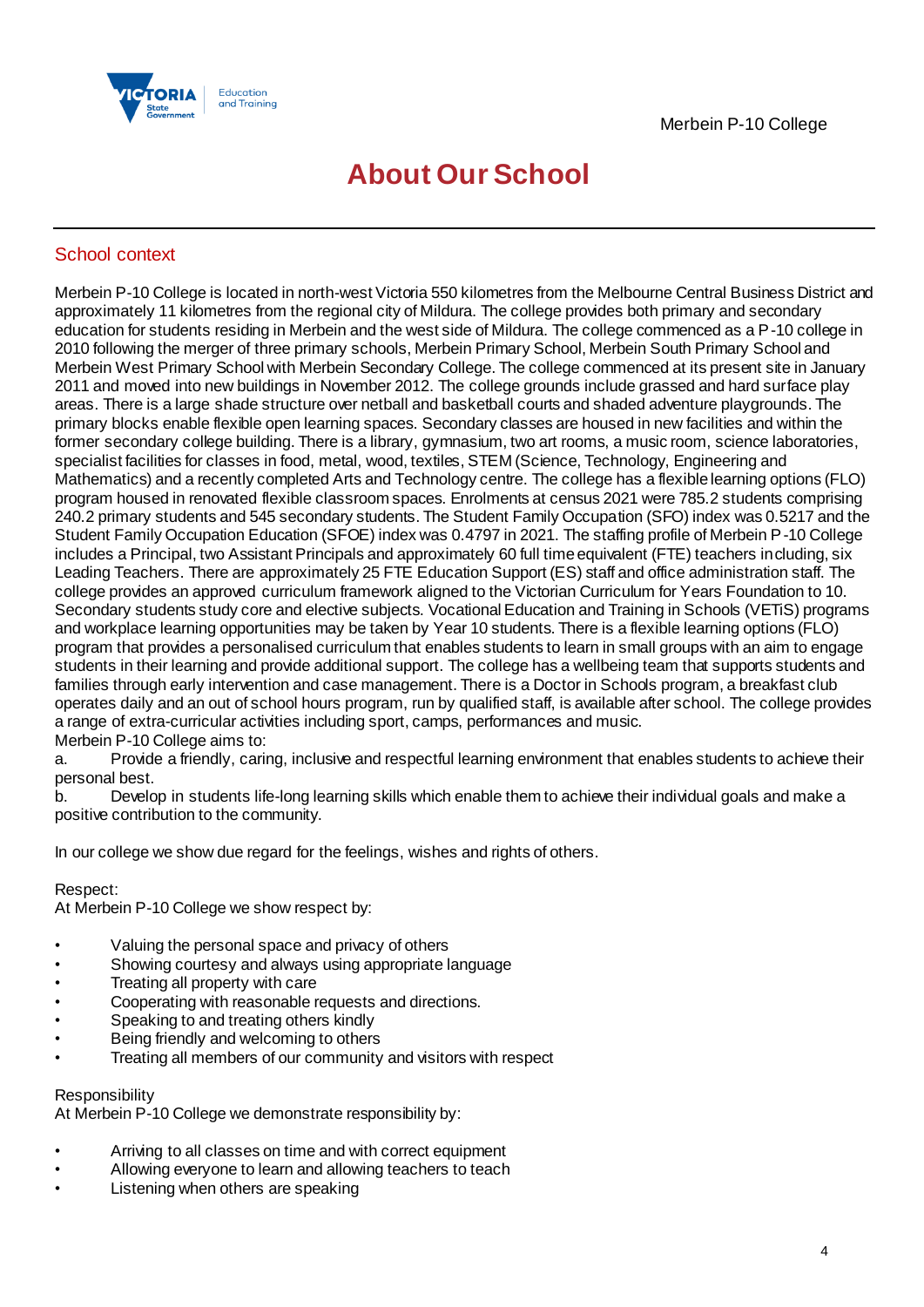## Merbein P-10 College



- Wearing correct school uniform every day
- Playing and moving around the school safely
- Maintaining a neat and tidy environment
- Helping others who look in need of assistance
- Maintaining a positive safe learning environment

#### **Quality**

At Merbein P-10 College we demonstrate quality by:

- Completing all tasks to the best of your ability
- Working hard, and displaying a positive attitude all times.
- Wearing uniform with pride
- Modelling positive behaviour
- Maintaining a positive and safe learning environment

As a college we will work hard to achieve the 2022 DET learning and wellbeing goals. Our aim in coming years is to also increase our ability to empower all students to be active learners. In evaluating the FISO dimensions it was clear that the school had made progress to embed student voice, agency and leadership and was overall at the evolving stage. Staff, students and classroom observations showed that the extent that voice and agency was activated in learning was inconsistent. It was determined that there was scope to empower students as active learners through voice and agency in teaching and learning and the provision of opportunities for leadership, which is why this will be important work for the remainder of the current review period. We made significant progress in this area during semester 1 2021, however the lockdowns and shift to remote learning severely impacted this work in semester 2.

## Framework for Improving Student Outcomes (FISO)

In 2021 the school focused on Goal 1 - DET priority goals

The Key Improvement Strategies were:

\* 1a. Learning, catch-up and extension priority

Key actions undertaken:

Develop data literacy of teachers to inform understanding of student needs and progress, and identify students requiring additional support Embed PLC structures to support teacher collaboration and reflection of strengthen teaching practice

1b. Happy, active and healthy kids priority

Key actions undertaken: Refine whole school approach to wellbeing to consider actions at the leadership, teacher and student levels. Strengthen School Wide Positive Behaviours culture via enhanced House Team structures.

1c. Connected schools priority

Key actions undertaken:

Strengthen and adapt the school-wide approach to digital learning and document procedures outlining an approach to ongoing assessment and reporting

Plan for school facilities and grounds works that will mean every school is a great place to learn

Goal 2

To empower all students to be active learners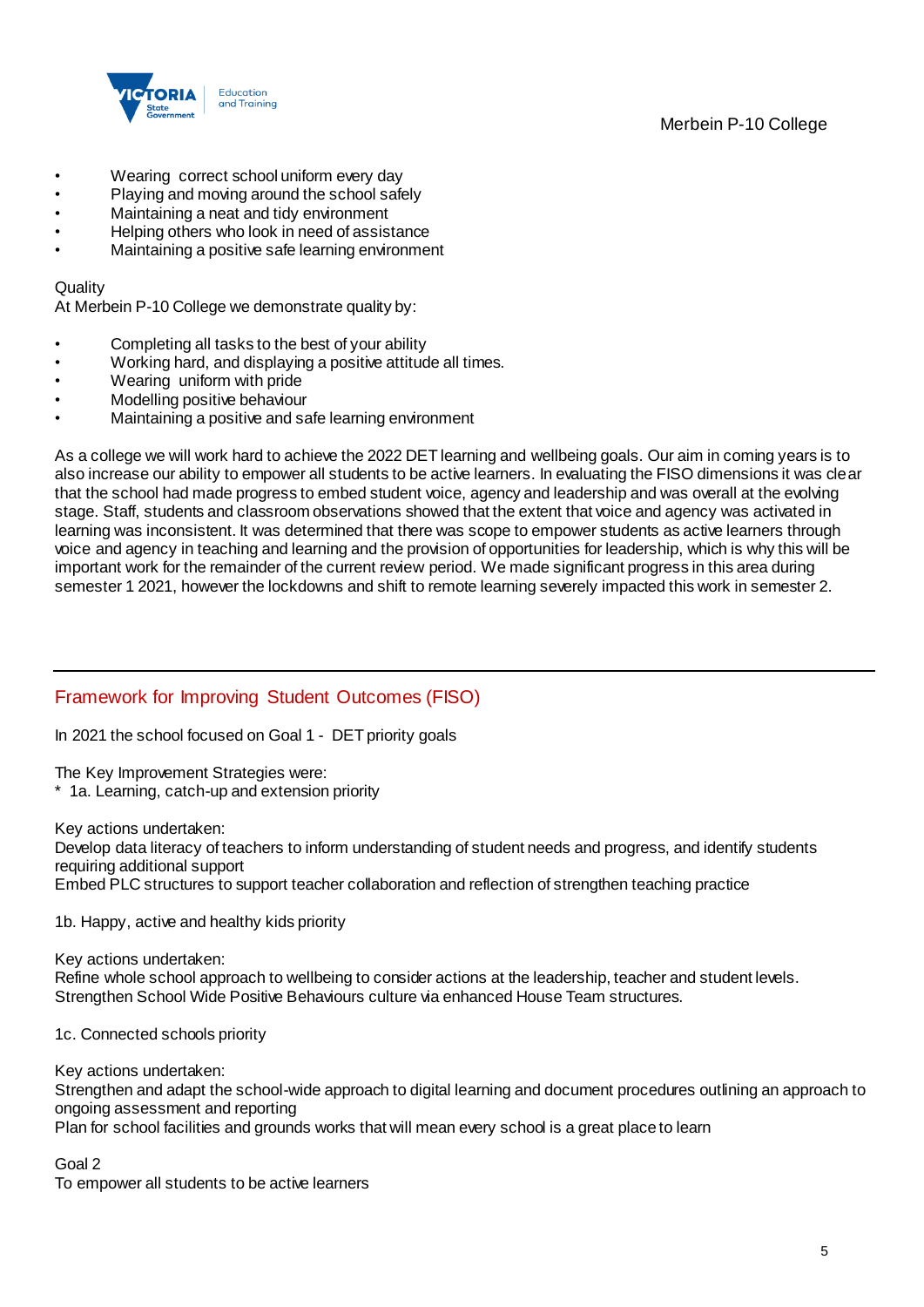

Key actions undertaken:

Provide a greater range of authentic voice & leadership opportunities across the college for a far more diverse group of students.

## Achievement

Throughout 2021 we undertook a number of activities to progress our achievement goals. We analysed end Term 4 2020 PAT data to identify those students in Yrs 8-10 who recorded negative or low growth in reading and mathematics, all staff, including new tutors, worked with students in the classroom in a way that directly mirrors the teaching and learning model established across the college, students identified as being above expected reading level based on Fountas & Pinnell reading data and teacher judgement data were involved in weekly extension literacy classes run by one of the school's literacy leaders, Year 1 & 4 classes split to ensure class sizes were greatly reduced, allowing for more intense teacher instruction and additional literacy support was made available to Year 2/3 students as the Learning Centre Leader created an additional literacy group.

Despite the impacts of COVID-19 and remote learning the student learning growth for those students involved in our Tutor Learning Initiative was extremely positive. Other positive NAPLAN data was recorded in Year 5 & 7 Reading/Numeracy and Year 9 Numeracy. High Learning Gain from Year 7-9 was also strong. Our Year 3 cohort in 2021 did not perform strongly across all areas of NAPLAN and will need to be monitored as they progress through the college.

COVID-19 impacted learning significantly, but also created a massive interruption to the normal schedule of professional learning, as did the Term 4 AEU bans. Remote learning meant that we narrowed the focus of our professional learning and consequently a number of our KIS actions were not implemented in 2021.

Whilst students who actively engaged in the remote learning program that was in place over the past two years continued to perform well academically, those students who did not engage, certainly struggled to achieve the expected learning growth. Attendance and engagement levels over the past two years have been extremely difficult to maintain, which in turn impacted academic achievement across the college. Teaching staff provided learning tasks and feedback on Compass and in Google Classroom, as well as setting up online reading access for our younger students. Over 130 devices were also provided to ensure all students had access to the curriculum and to daily Webex sessions.

The following key improvement strategies were implemented during the restricted time we were at school in 2021.

#### \*\*Learning, catch-up and extension priority - successes

Analysis of data and student performance across the curriculum improved. A large shift in the process to develop and document student IEPs has had a significant impact in this area.

#### \*\*Happy, active and healthy kids priority - successes

School wide approach to student wellbeing and behaviour management has increased in consistency across the college. Staff are following the newly developed wellbeing referral process. There is a growing consistency with the process of recoginising positive behaviour and dealing with inappropriate behaviour.

#### \*\*Connected schools priority - successes

There has been an increase in staff knowledge and understanding of the various elements of feedback. Increased knowledge of Compass Learning tasks and they way they will be used to provide ongoing information and feedback to students and parents. Staff followed the Compass Learning task implementation plan to ensure they had the confidence and knowledge to provide the level of feedback required to successfully implement the change to our assessment and reporting model.

#### \*\*Develop students as leaders - successes

Our primary students in particular experienced higher levels of authentic student voice and agency. They were involved in curriculum implementation teams, active SRC and 'kids teaching kids' model. Secondary student action teams were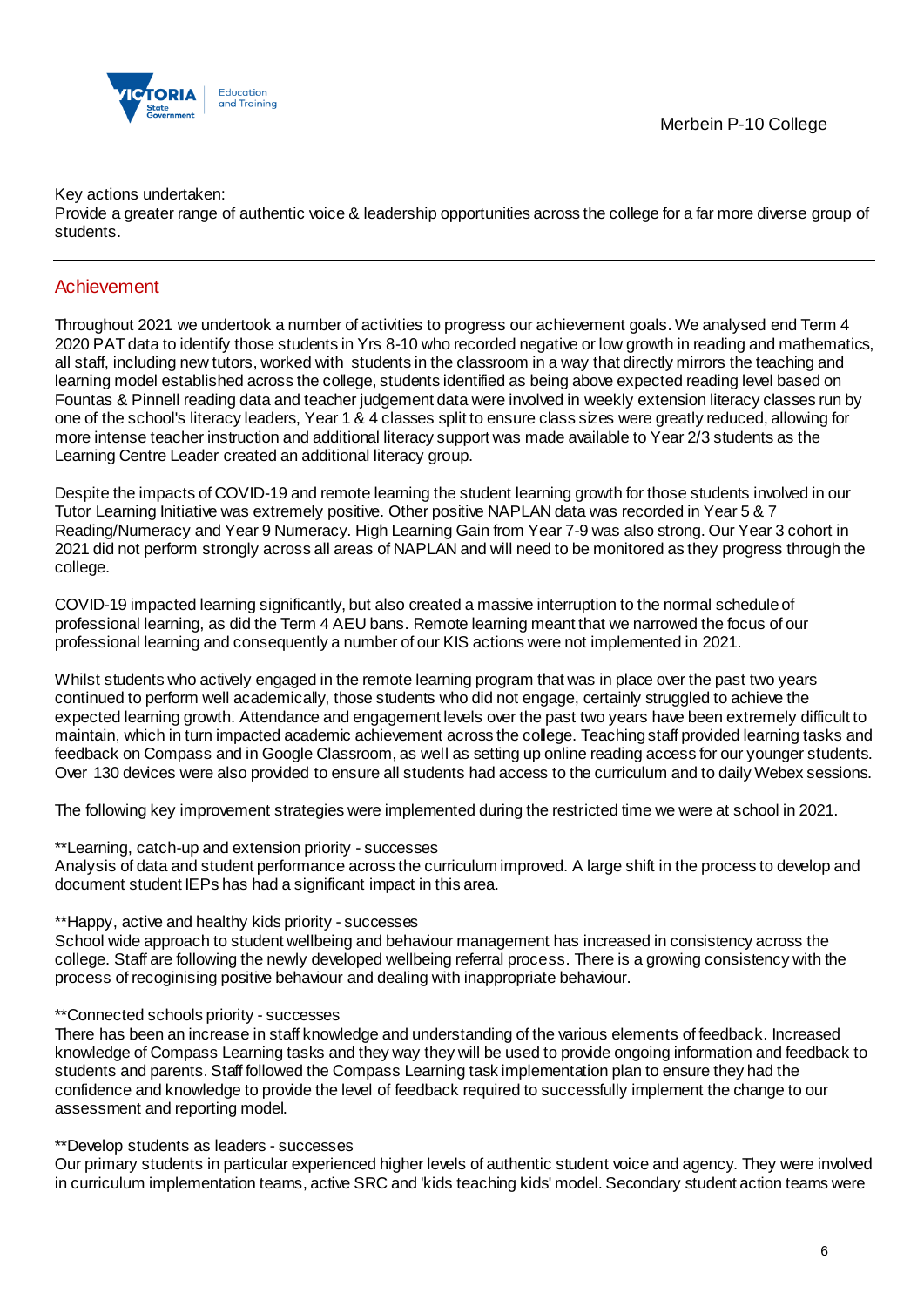



to be established in semester 2, which was impacted by the lockdowns. As a result our secondary year levels are still experiencing limited authentic voice and agency, but this will be a key focus of our work in 2022.

All Program for Students with a Disability students showed progress at satisfactory or above in achieving their individual learning or social/emotional goals.

## **Engagement**

Merbein P-10 College students are engaged and connected to their school and we are proud of the programs which support students in building resilience, persistence, engagement, and social capacity.

In 2021 the College focused on KIS related to the FISO dimension Empowering Students and Building School Pride. The work in this area is ongoing, intentional and, in 2021 included programs such as School Leadership Programs, Step Up / Transition Program along with 'kids teaching kids' program across our secondary/primary year levels. A range of opportunities for student voice and development of student agency continued to be nurtured, particularly across the 4-6, along with a review of student leadership across our secondary year levels. Students had the opportunity, prior to lockdown, to provide valuable feedback and an insight into their learning via the Pivot survey.

In 2021, Merbein P-10 College continued to work with families to ensure students were at school and learning during onsite instruction. The college continued to send SMS messages to parents, requesting them to notify the school of any absences and made phone calls after extended periods of absence (2 days). The college works closely with external agencies and Navigator to support chronic absences and return to school processes. Our attendance during remote learning declined despite efforts to phone and email families who were not engaging in learning.

In 2021 PLCs were restricted by COVID-19 but have still been implemented and were shared across the college. PLC collaborative cycles need to continue to be implemented in KLA/Units, as well as within interest groups. More opportunities for teachers to take part in learning walks and observe practice across primary and secondary classes were provided in 2021. This remains an important initiative to demonstrate what point of need teaching can look like.

As in previous years, the school will continue its efforts to provide a safe, inclusive learning environment in whic h students are encouraged to take greater ownership of their learning. Our FLO program also plays an important role in maximising attendance of students who are at greater risk of disengagement. The following goals were established to focus on student attendance:

\* Implement attendance processes with rigour and fidelity

\* Review current absence response procedures and practice and implement changes to address unapproved absenteeism earlier than it is currently being actioned.

#### Successes:

In 2020 we instigated the implementation of an unapproved absence response pilot program for Year 9s, which was then extended to Year 7-10 in 2021. However, the success of this initiative cannot be evaluated effectively due to the change in attendance focus during remote learning. Attendance records were totally inconsistent in relation to previous years data (pre Covid-19), however attendance rates at Merbein P-10 continue to be below state and network average, and as such continuer to be an area of concern.

### **Wellbeing**

We have continued to make significant progress in student wellbeing over the past two years, and this is reflected in ongoing improvements in our Attitudes to School survey results. Our previous AToSS data indicated that our primary year levels were well below like schools and state levels in both school connectedness and managing bullying. However, our most recent 2021 data indicates that we are now above similar schools and state average in both these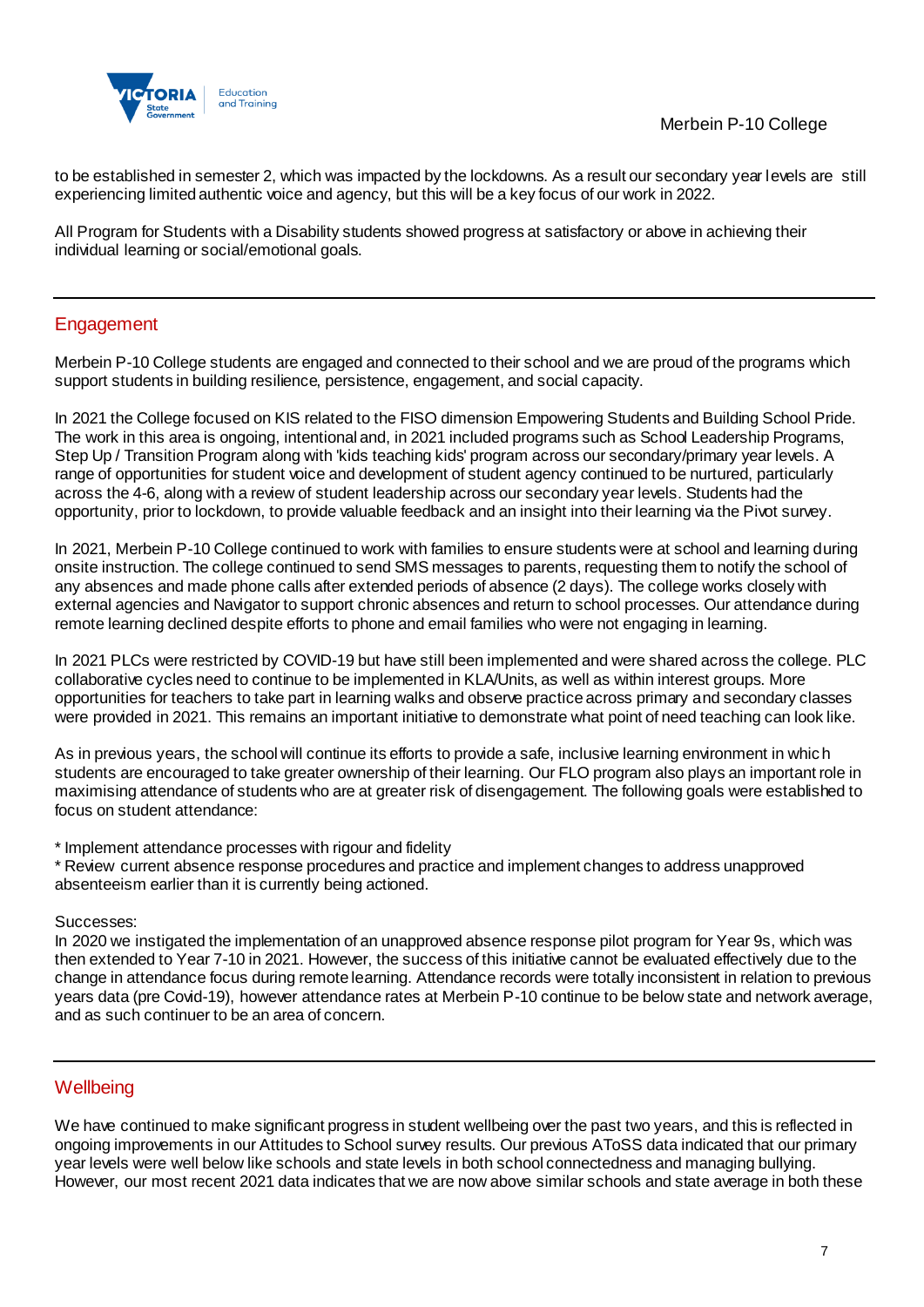

areas, which is extremely pleasing. At the same time our secondary years data continues to be above similar schools and state average.

In 2021 our wellbeing goal was to continue to build a positive learning environment for students by enhancing staff teaching and learning skills, team collaboration and enabling greater student voice and agency. Our focus was on maintaining a calm learning environment where students were engaged and most could articulate the purpose of their learning and how they were progressing. COVID-19 impacted this massively as students were learning from home for much of semester two.

Transitions at the key levels (Prep, Year 6 to 7 and Year 10 to 11) are given high priority, with extra measures provided to support the transition of students with special needs. Transition was challenging in 2021 due to COVID restrictions but we still managed to run our orientation sessions for our Preps (albeit on a later timeline) and one orientation day for our Year 7s. Our Year 10 students were able to attend the Senior College once the current Year 11 & 12s had finished for the year, which also provided them with an insight into how the school operated. Whilst not as extensive as usual, this was still important experience for our students.

Two Social Workers are also in place to advise teachers in regard to student management, mental health and general wellbeing. Students with specific needs are case managed. Where appropriate, students are referred to SSSO and to local agencies with relevant expertise. During the lockdown our wellbeing staff posted weekly proactive wellbeing information and activities for students to access from home and monitored students at risk on a regular basis, providing pathways to external supports were necessary. In 2022 we anticipate that the need for wellbeing and mental health support will continue to increase quite substantially, so we are committed to enhancing our wellbeing team to ensure we meet the growing need from P-10.

## Finance performance and position

The net outcome for the year is a surplus, however, this surplus is committed per the financial commitment summary. \$135,684 of the surplus is funds received in advance which consists of:

• unallocated CSEF due to COVID-19 restrictions in 2020 and 2021, most camps did not go ahead for these funds to be expended. These funds will be used for camps in 2022 or transferred to students' new schools (\$31,000 transferred to Mildura Senior College for exiting Year 10 students)

• credits on family accounts – due to the significant time spent in lockdowns in 2021, the school council decided to credit a portion of amounts paid by families for voluntary contributions. These amounts will be used in 2022 towards voluntary contributions or other items as requested by families

\$81,000 is committed to replacement of netbooks and iPads, \$25,000 is committed to new outdoor and classroom furniture and \$324,000 is committed to capital works (carpark construction/contributions to major building project commencing in 2022).

| Extraordinary revenue includes:<br>Mildura Law Courts Donation (Primary Camps) \$2,500 |            |
|----------------------------------------------------------------------------------------|------------|
| <b>Active Schools PE Sport Boost</b>                                                   | \$3,348    |
| <b>Active Schools Extracurricular</b>                                                  | \$13,600   |
| Accessible Buildings Grant                                                             | \$49,260   |
| <b>Water Sale</b>                                                                      | \$9,153.50 |
| Extraordinary expenditure includes:                                                    |            |
| Fume Hood for Science                                                                  | \$6,600    |
| <b>Stile Science Subscription</b>                                                      | \$7,922    |
| <b>Replacement Air Conditioners</b>                                                    | \$2,150    |
| Automatic Doors (Accessible Buildings Grant)                                           | \$49,260   |
| Upgrade phone system for NBN                                                           | \$3,703    |
| Electric Lifter for student in wheelchair                                              | \$5,115    |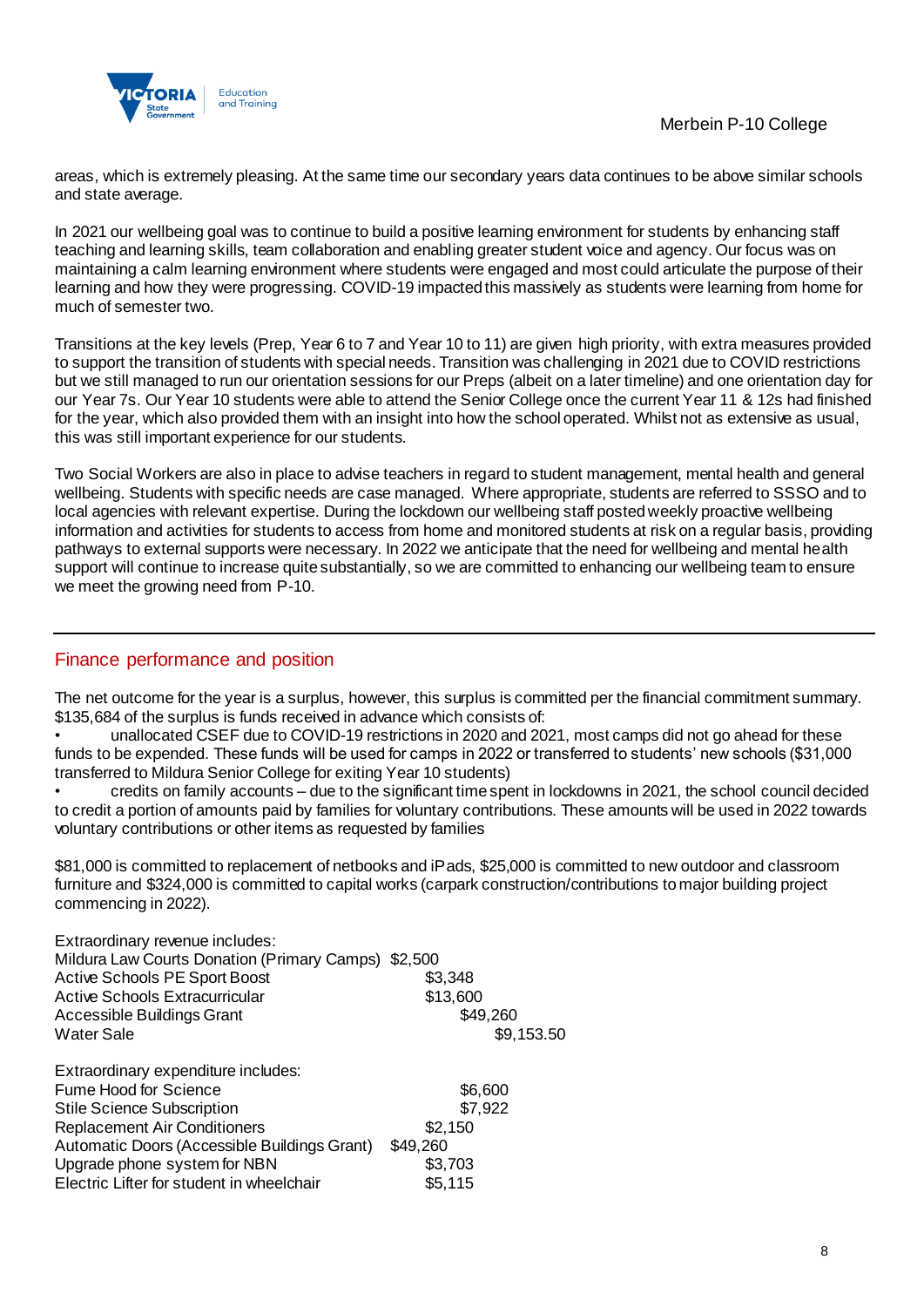

Merbein P-10 College

|           | New signage                                                               | \$6,580  |
|-----------|---------------------------------------------------------------------------|----------|
|           | Replacement shade sails                                                   | \$8,854  |
|           | Purchase therapy dog puppy                                                | \$5,000  |
|           | Multi Lit Kits & PD                                                       | \$17,241 |
|           | Additional State/Commonwealth Funding the school received beyond the SRP: |          |
|           | Advance Grant #                                                           | \$9,800  |
|           | <b>Short Term Leave Reimbursements</b>                                    | \$55,687 |
| $\bullet$ | <b>Sporting Schools Grants</b>                                            | \$12,700 |
| $\bullet$ | Accessible Buildings Grant                                                | \$49,260 |
| $\bullet$ | <b>OSHC Sustainability Support</b>                                        | \$18,000 |
|           |                                                                           |          |

# Advance Program

Advance is a school-based program for young people to volunteer in their community by planning projects, meeting new people, building skills and making a difference in their community.

The Advance grant supported our students in volunteering in a range of community agencies such as Royal Life Saving Victoria, Chaffey Aged Care, RSPCA, PAWS Victoria, Sunraysia Football/Netball Association, DPI, Mildura Rural City Council and Victoria Police. The grant also helped to cover the cost of materials, transport, excursions and camps incorporated in the Advance Program.

> **For more detailed information regarding our school please visit our website at <http://www.merbeinp10.vic.edu.au/>**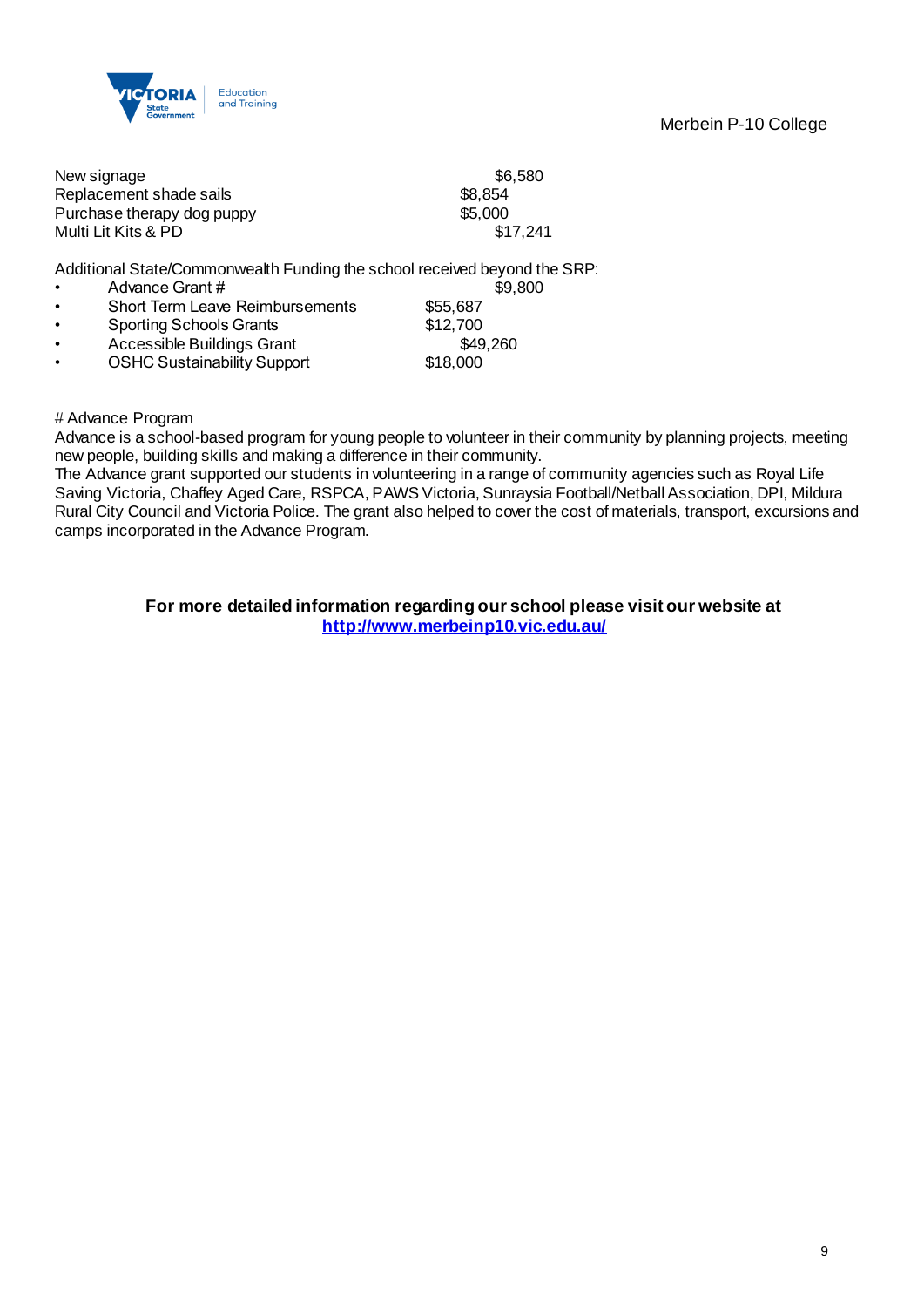

# **Performance Summary**

The Performance Summary for government schools provides an overview of how this school is contributing to the objectives of the Education State and how it compares to other Victorian government schools.

All schools w ork in partnership w ith their school community to improve outcomes for children and young people. Sharing this information w ith parents and the w ider school community helps to support community engagement in student learning, a key priority of the Framew ork for Improving Student Outcomes.

Refer to the 'How to read the Annual Report' section for help on how to interpret this report.

## SCHOOL PROFILE

#### **Enrolment Profile**

A total of 780 students w ere enrolled at this school in 2021, 336 female and 444 male.

2 percent of students had English as an additional language and 13 percent w ere Aboriginal or Torres Strait Islander.

#### **Overall Socio-Economic Profile**

The overall school's socio-economic profile is based on the school's Student Family Occupation and Education index (SFOE).

SFOE is a measure of socio-educational disadvantage of a school, based on educational and employment characteristics of the parents/carers of students enrolled at the school. Possible SFOE band values are: Low, Low -Medium, Medium and High. A 'Low' band represents a low level of socio-educational disadvantage, a 'High' band represents a high level of socio-educational disadvantage.

This school's SFOE band value is: Medium

#### **Parent Satisfaction Summary**

The percent endorsement by parents on their school satisfaction level, as reported in the annual Parent Opinion Survey.

Percent endorsement indicates the percent of positive responses (agree or strongly agree) from parents w ho responded to the s urvey.



#### **School Staff Survey**

The percent endorsement by staff on School Climate, as reported in the annual School Staff Survey.

Percent endorsement indicates the percent of positive responses (agree or strongly agree) from staff w ho responded to the survey. Data is suppressed for schools w ith three or less respondents to the survey for confidentiality reasons.

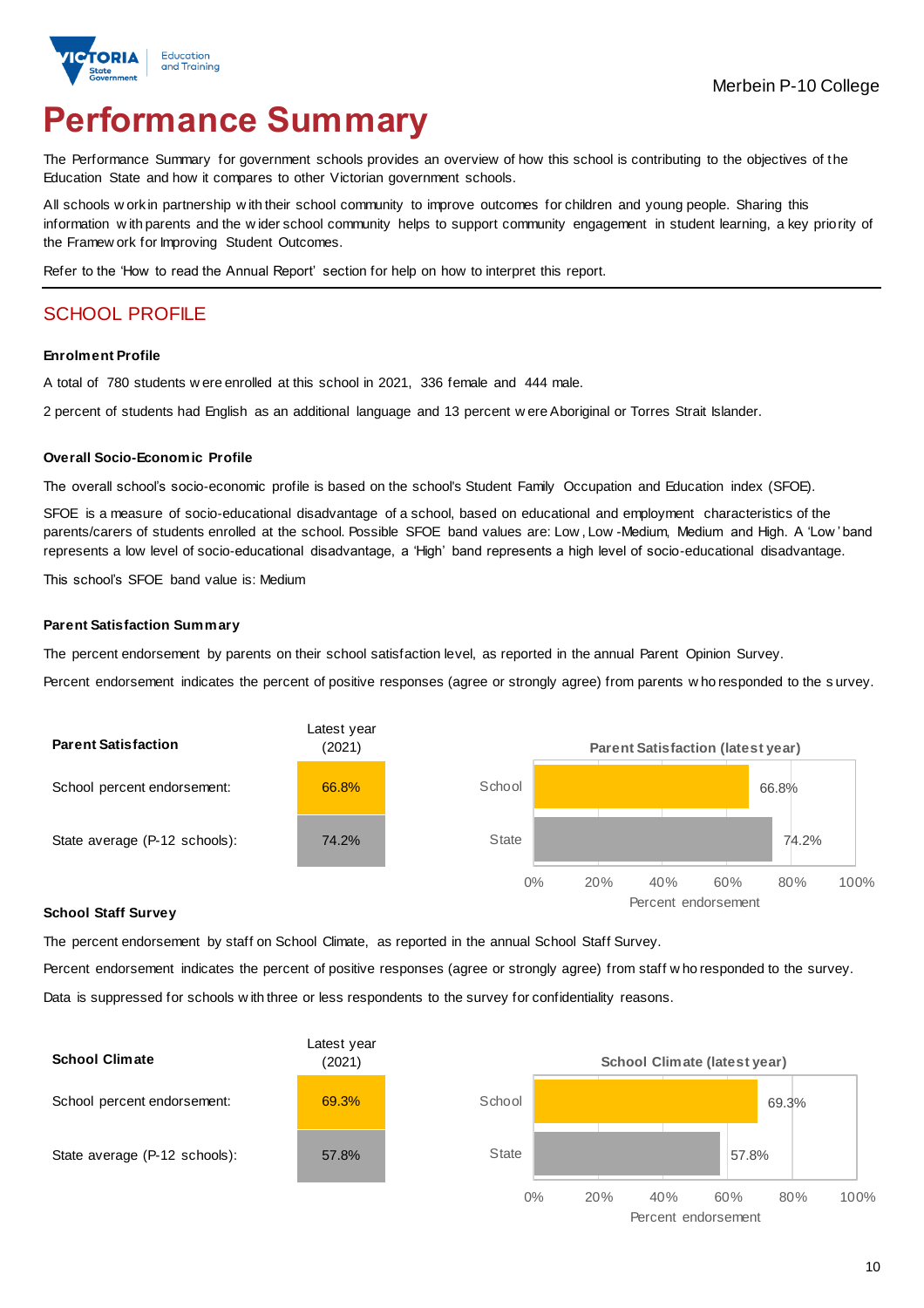

## ACHIEVEMENT

*Key: 'Similar Schools' are a group of Victorian government schools that are like this school, taking into account the school's socioeconomic background of students, the number of non-English speaking students and the size and location of the school.*

#### **Teacher Judgement of student achievement**

Percentage of students w orking at or above age expected standards in English and Mathematics.



**English Years 7 to 10** Latest year (2021) School percent of students at or above age expected standards: 57.0% Similar Schools average: 64.5% State average: 75.8%

| <b>Mathematics</b><br><b>Years Prep to 6</b>                      | Latest vear<br>(2021) |  |
|-------------------------------------------------------------------|-----------------------|--|
| School percent of students at or above age<br>expected standards: | 74.6%                 |  |
| Similar Schools average:                                          | 83.9%                 |  |
| State average:                                                    | 84.9%                 |  |

| <b>Mathematics</b><br>Years 7 to 10                               | Latest year<br>(2021) |  |
|-------------------------------------------------------------------|-----------------------|--|
| School percent of students at or above age<br>expected standards: | 58.7%                 |  |
| Similar Schools average:                                          | 51.9%                 |  |
| State average:                                                    | 65.4%                 |  |





Percent students at or above age expected level



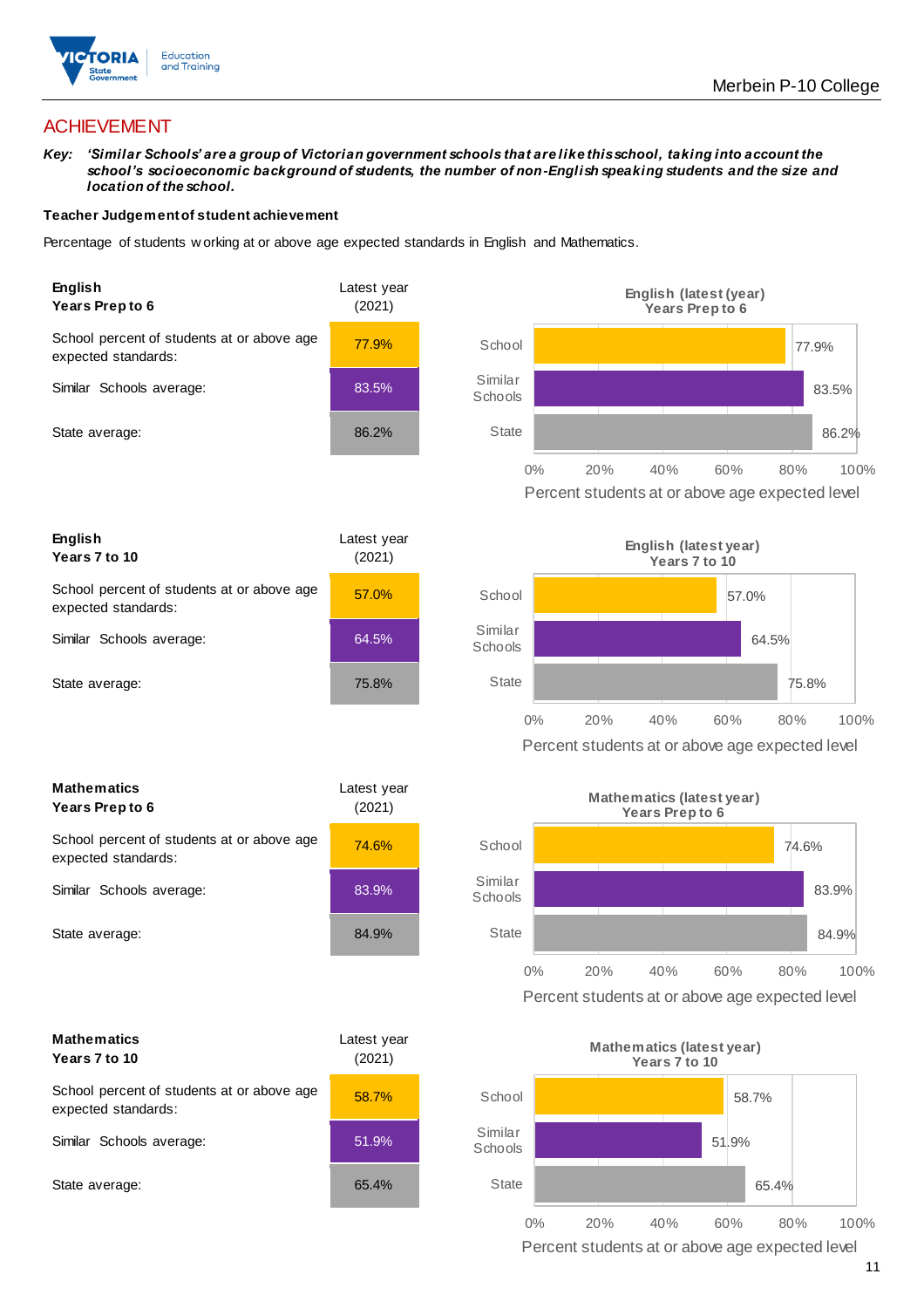

*Key: 'Similar Schools' are a group of Victorian government schools that are like this school, taking into account the school's socioeconomic background of students, the number of non-English speaking students and the size and location of the school.*

#### **NAPLAN**

Percentage of students in the top three bands of testing in NAPLAN.

Note: NAPLAN tests w ere not conducted in 2020, hence the 4-year average is the average of 2018, 2019 and 2021 data.

| Reading<br>Year 3                                 | Latest year<br>(2021) | 4-year<br>average |                    | <b>NAPLAN Reading (latest year)</b><br>Year 3                              |
|---------------------------------------------------|-----------------------|-------------------|--------------------|----------------------------------------------------------------------------|
| School percent of students in<br>top three bands: | 56.8%                 | 64.8%             | School             | 56.8%                                                                      |
| Similar Schools average:                          | 70.2%                 | 71.2%             | Similar<br>Schools | 70.2%                                                                      |
| State average:                                    | 76.9%                 | 76.5%             | <b>State</b>       | 76.9%                                                                      |
|                                                   |                       |                   | $0\%$              | 60%<br>20%<br>40%<br>80%<br>100%<br>Percent of students in top three bands |
| Reading<br>Year <sub>5</sub>                      | Latest year<br>(2021) | 4-year<br>average |                    | <b>NAPLAN Reading (latest year)</b><br>Year 5                              |
| School percent of students in<br>top three bands: | 64.7%                 | 54.4%             | School             | 64.7%                                                                      |
| Similar Schools average:                          | 67.4%                 | 62.7%             | Similar<br>Schools | 67.4%                                                                      |
| State average:                                    | 70.4%                 | 67.7%             | <b>State</b>       | 70.4%                                                                      |
|                                                   |                       |                   | $0\%$              | 20%<br>40%<br>60%<br>80%<br>100%<br>Percent of students in top three bands |
| Reading<br>Year <sub>7</sub>                      | Latest year<br>(2021) | 4-year<br>average |                    | <b>NAPLAN Reading (latest year)</b><br>Year <sub>7</sub>                   |
| School percent of students in<br>top three bands: | 53.8%                 | 52.8%             | School             | 53.8%                                                                      |
| Similar Schools average:                          | 47.8%                 | 47.3%             | Similar<br>Schools | 47.8%                                                                      |
| State average:                                    | 55.2%                 | 54.8%             | <b>State</b>       | 55.2%                                                                      |
|                                                   |                       |                   | $0\%$              | 20%<br>40%<br>60%<br>80%<br>100%<br>Percent of students in top three bands |
| Reading<br>Year 9                                 | Latest year<br>(2021) | 4-year<br>average |                    | <b>NAPLAN Reading (latest year)</b><br>Year 9                              |
| School percent of students in<br>top three bands: | 35.4%                 | 38.1%             | School             | 35.4%                                                                      |
| Similar Schools average:                          | 35.4%                 | 38.5%             | Similar<br>Schools | 35.4%                                                                      |
| State average:                                    | 43.9%                 | 45.9%             | State              | 43.9%                                                                      |
|                                                   |                       |                   | $0\%$              | 20%<br>40%<br>60%<br>80%<br>100%<br>Percent of students in top three bands |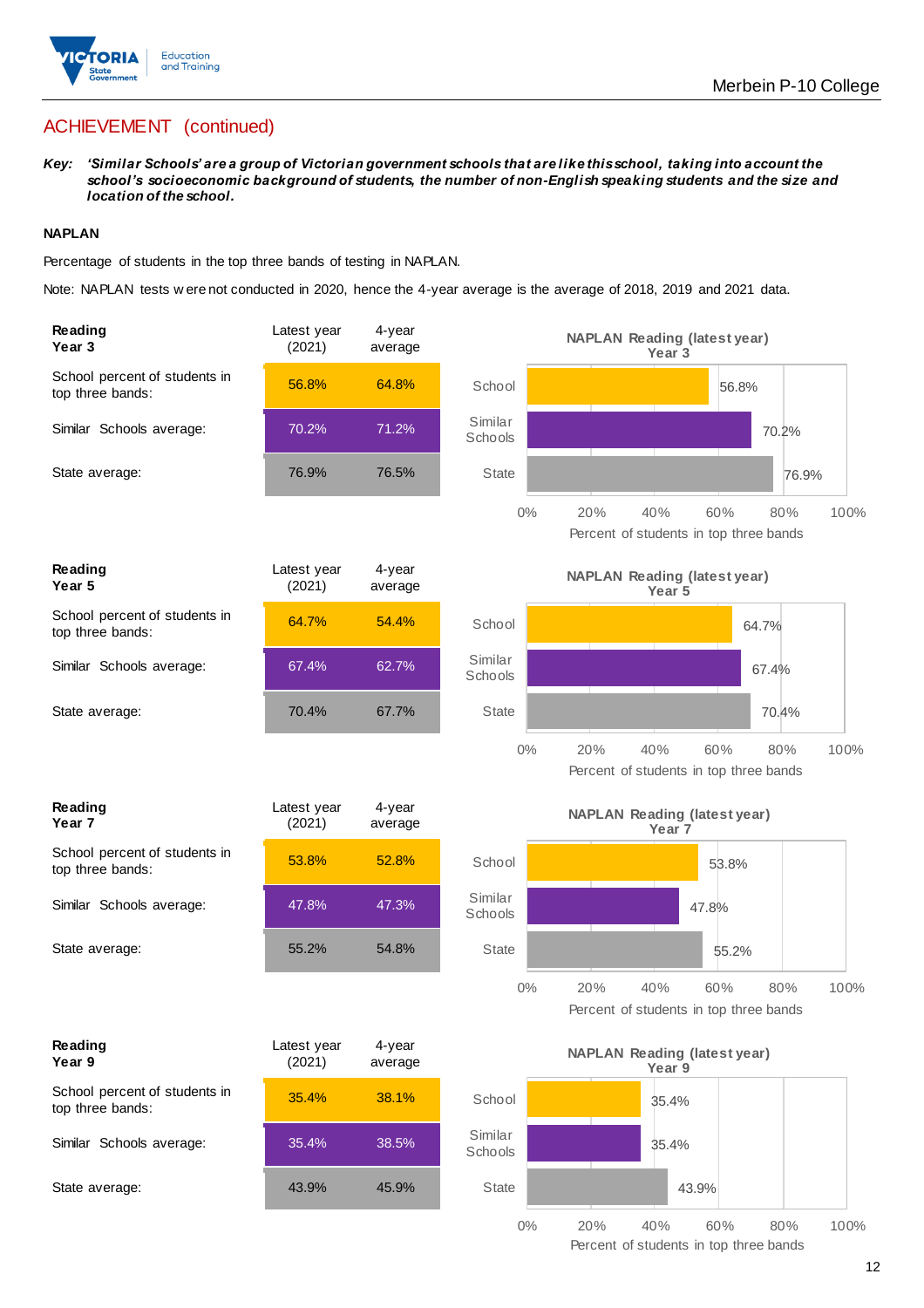

*Key: 'Similar Schools' are a group of Victorian government schools that are like this school, taking into account the school's socioeconomic background of students, the number of non-English speaking students and the size and location of the school.*

#### **NAPLAN (continued)**

| Numeracy<br>Year <sub>3</sub>                     | Latest year<br>(2021) | 4-year<br>average | <b>NAPLAN Numeracy (latest year)</b><br>Year 3                                      |
|---------------------------------------------------|-----------------------|-------------------|-------------------------------------------------------------------------------------|
| School percent of students in<br>top three bands: | 52.8%                 | 57.3%             | School<br>52.8%                                                                     |
| Similar Schools average:                          | 63.0%                 | 65.9%             | Similar<br>63.0%<br>Schools                                                         |
| State average:                                    | 67.6%                 | 69.1%             | <b>State</b><br>67.6%                                                               |
|                                                   |                       |                   | $0\%$<br>20%<br>40%<br>60%<br>100%<br>80%<br>Percent of students in top three bands |
| Numeracy<br>Year 5                                | Latest year<br>(2021) | 4-year<br>average | <b>NAPLAN Numeracy (latest year)</b><br>Year 5                                      |
| School percent of students in<br>top three bands: | 57.1%                 | 44.7%             | School<br>57.1%                                                                     |
| Similar Schools average:                          | 58.6%                 | 55.4%             | Similar<br>58.6%<br>Schools                                                         |
| State average:                                    | 61.6%                 | 60.0%             | <b>State</b><br>61.6%                                                               |
|                                                   |                       |                   | $0\%$<br>20%<br>40%<br>60%<br>80%<br>100%<br>Percent of students in top three bands |
| Numeracy<br>Year <sub>7</sub>                     | Latest year<br>(2021) | 4-year<br>average | <b>NAPLAN Numeracy (latest year)</b><br>Year 7                                      |
| School percent of students in<br>top three bands: | 56.8%                 | 61.3%             | School<br>56.8%                                                                     |
| Similar Schools average:                          | 48.6%                 | 48.3%             | Similar<br>48.6%<br>Schools                                                         |
| State average:                                    | 55.2%                 | 55.3%             | <b>State</b><br>55.2%                                                               |
|                                                   |                       |                   | $0\%$<br>20%<br>40%<br>60%<br>80%<br>100%<br>Percent of students in top three bands |
| <b>Numeracy</b><br>Year 9                         | Latest year<br>(2021) | 4-year<br>average | <b>NAPLAN Numeracy (latest year)</b><br>Year 9                                      |
| School percent of students in<br>top three bands: | 48.1%                 | 47.1%             | School<br>48.1%                                                                     |
| Similar Schools average:                          | 36.5%                 | 37.9%             | Similar<br>36.5%<br>Schools                                                         |
| State average:                                    | 45.0%                 | 46.8%             | <b>State</b><br>45.0%                                                               |
|                                                   |                       |                   | $0\%$<br>20%<br>40%<br>80%<br>100%<br>60%                                           |

Percent of students in top three bands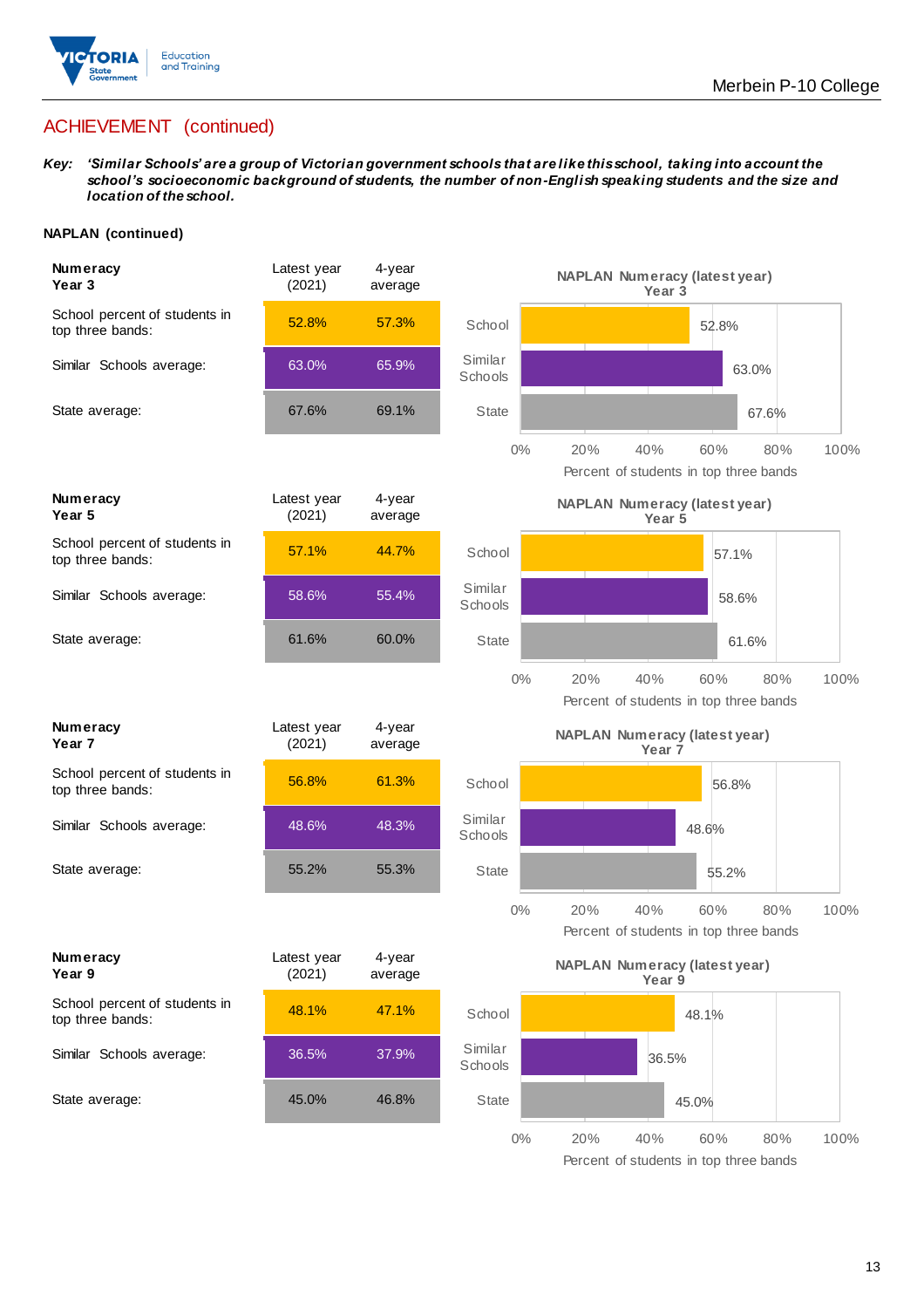

#### **NAPLAN Learning Gain**

NAPLAN learning gain is determined by comparing a student's current year result relative to the results of all 'similar' Victorian students (i.e., students in all sectors in the same year level w ho had the same score tw o years prior). If the current year result is in the top 25 percent, their gain level is categorised as 'High'; middle 50 percent is 'Medium'; bottom 25 percent is 'Low '.

## **Learning Gain**



#### **Learning Gain Year 5 (2019) to Year 7 (2021)**



## 45% 56% 45% 45% 49% 30% 9% 24% 10% 15% 25% 0% 20% 40% 60% 80% 100% Reading Numeracy Writing Spelling Grammar and **NAPLAN Learning Gain (latest year) Year 5 - Year 7** Low Gain Medium Gain High Gain 25% 24%28% 25%

**N** Low Gain **Medium Gain High Gain** 

**Learning Gain Year 7 (2019) to Year 9 (2021)**



**NAPLAN Learning Gain (latest year) Year 7 - Year 9**



Punctuation

11%

Punctuation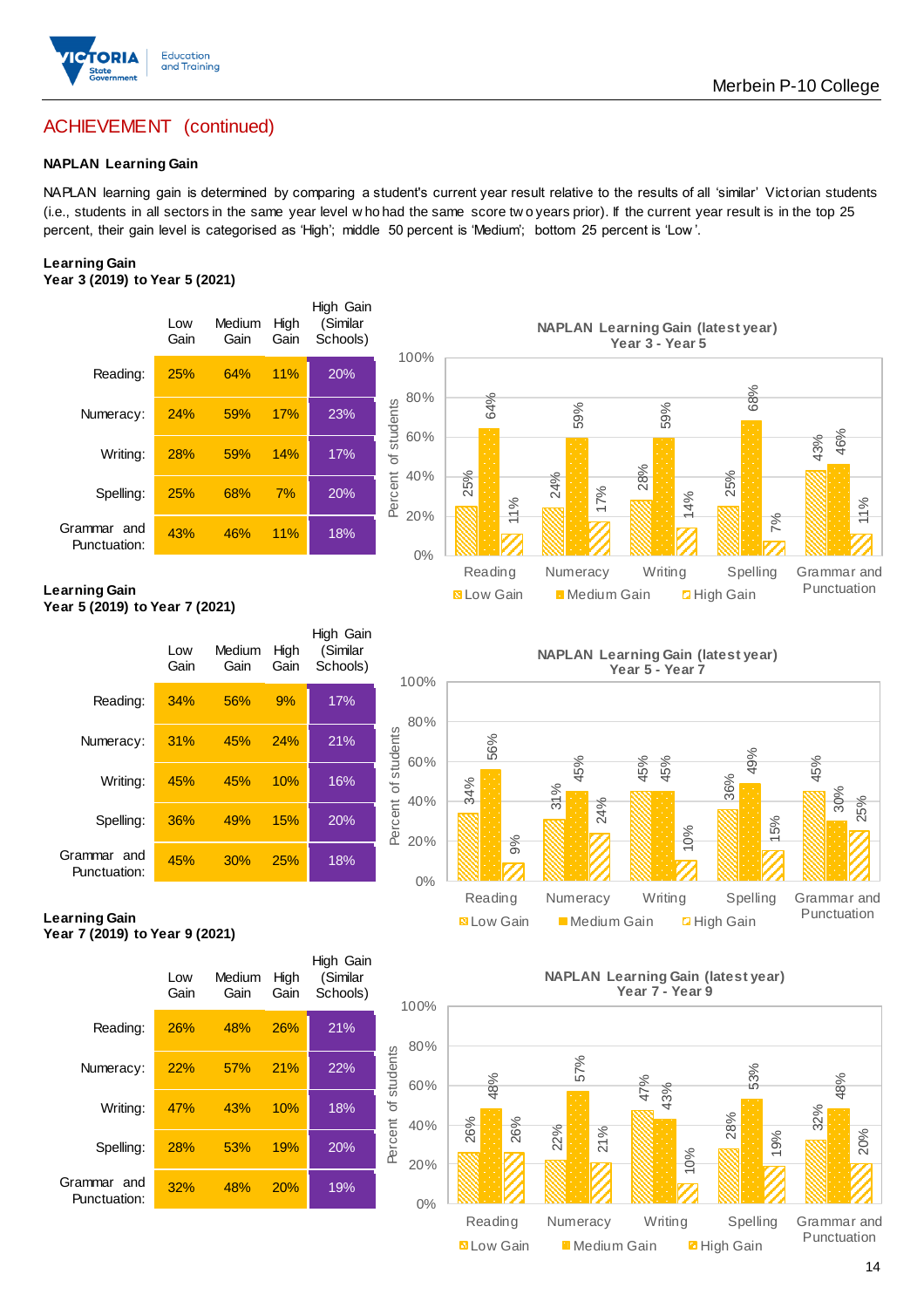

*Key: 'Similar Schools' are a group of Victorian government schools that are like this school, taking into account the school's socioeconomic background of students, the number of non-English speaking students and the size and location of the school.*

#### **Victorian Certificate of Education (VCE)**

Mean study score from all VCE subjects undertaken by students at this school. This includes all Unit 3 and 4 studies (including those completed in Year 11) and any VCE VET studies aw arded a study score.

The maximum student study score is 50 and the state-w ide mean (including government and non-government schools) is set at 30.



| Students in 2021 w ho satisfactorily completed their VCE:                                                        | <b>NDA</b> |
|------------------------------------------------------------------------------------------------------------------|------------|
| Year 12 students in 2021 undertaking at least one Vocational Education and<br>Training (VET) unit of competence: | <b>NDA</b> |
| VET units of competence satisfactorily completed in 2021 <sup>*</sup> :                                          | <b>NDA</b> |
| Victorian Certificate of Applied Learning (VCAL) credits satisfactorily<br>completed in 2021:                    | <b>NDA</b> |

\* *Due to COVID-19, there may be some under-reporting of VET completed competencies from schools due to students still completing outstanding 2021 VET units in 2022.*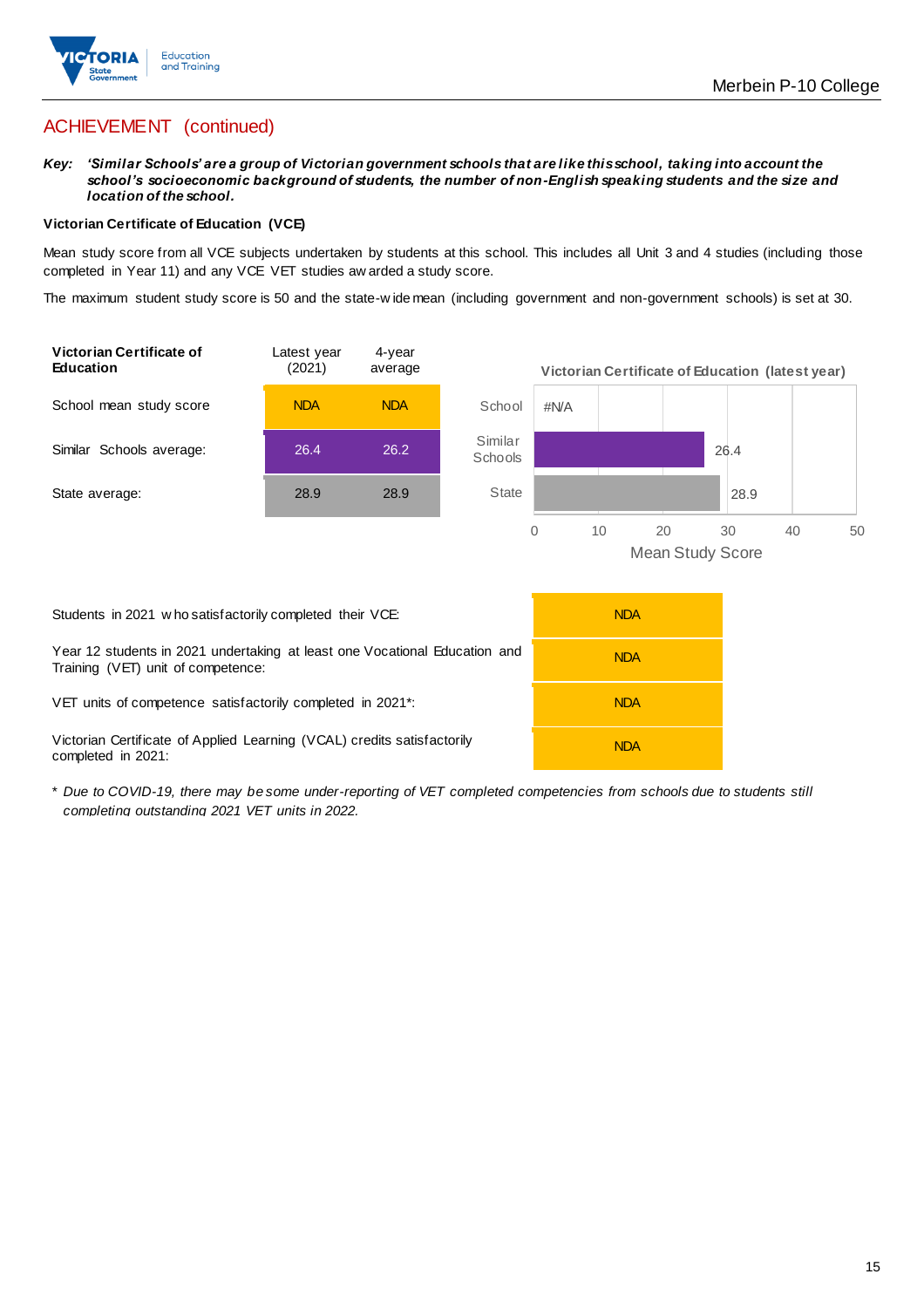

## ENGAGEMENT

*Key: 'Similar Schools' are a group of Victorian government schools that are like this school, taking into account the school's socioeconomic background of students, the number of non-English speaking students and the size and location of the school.*

#### **Average Number of Student Absence Days**

Absence from school can impact on students' learning. Common reasons for non-attendance include illness and extended family holidays. Absence and attendance data in 2020 and 2021 may have been influenced by COVID-19.





| <b>Student Absence</b><br>Years 7 to 12   | Latest year<br>(2021) | 4-year<br>average |
|-------------------------------------------|-----------------------|-------------------|
| School average number of<br>absence days: | 29.4                  | 26.2              |
| Similar Schools average:                  | 28.5                  | 25.4              |
| State average:                            | 21.0                  | 19.6              |
|                                           |                       |                   |



#### **Attendance Rate (latest year)**

|                                             | Prep              | Year 1 | Year 2 | Year 3 | Year 4  | Year 5     | Year 6     |
|---------------------------------------------|-------------------|--------|--------|--------|---------|------------|------------|
| Attendance Rate by year level<br>$(2021)$ : | 90%               | 92%    | 89%    | 90%    | 92%     | 89%        | 85%        |
|                                             | Year <sub>7</sub> | Year 8 | Year 9 |        | Year 10 | Year 11    | Year 12    |
| Attendance Rate by year level<br>$(2021)$ : | 88%               | 84%    | 86%    |        | 83%     | <b>NDA</b> | <b>NDA</b> |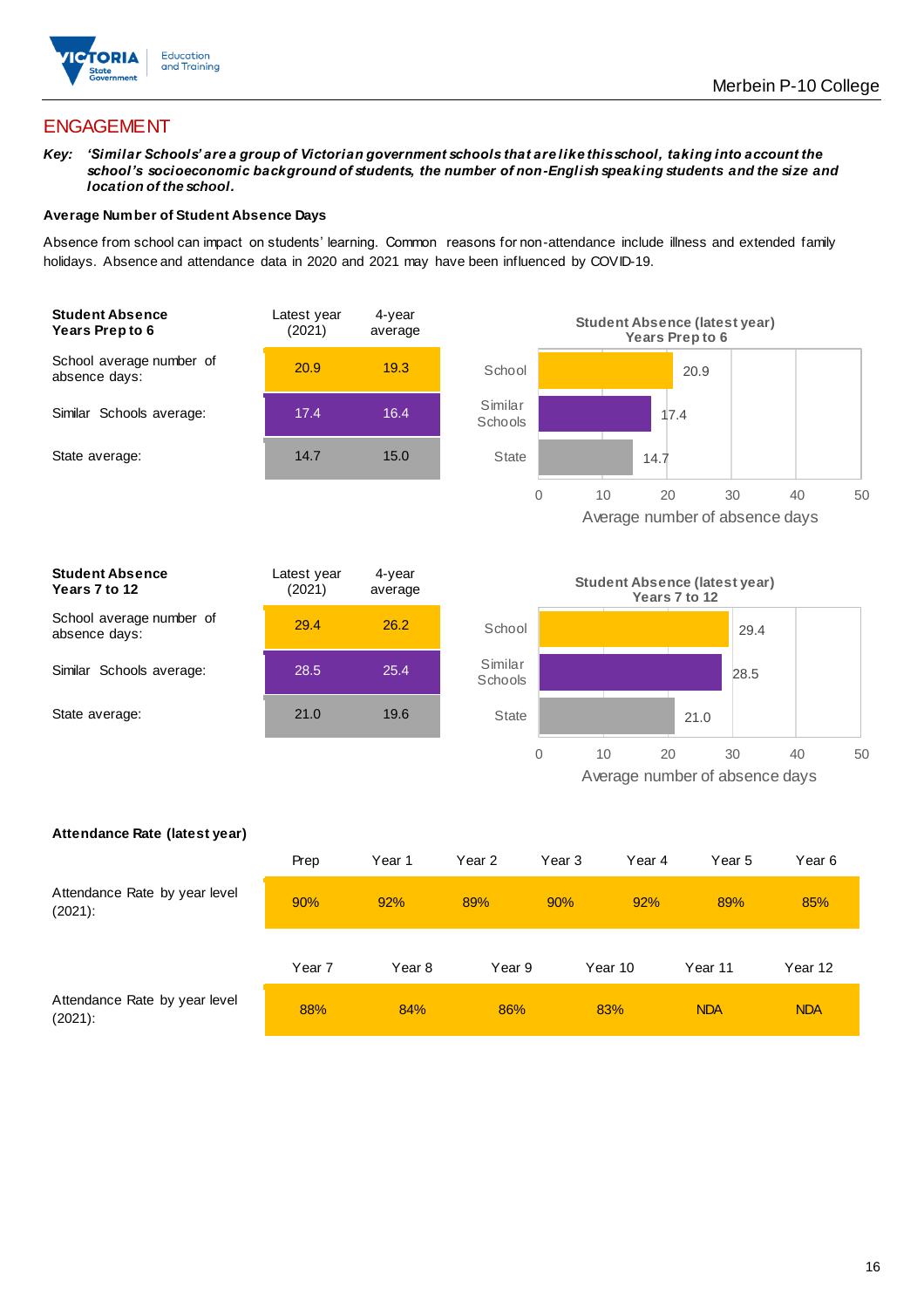

## ENGAGEMENT (continued)

#### **Student Retention**

Percentage of Year 7 students w ho remain at the school through to Year 10.



#### **Students exiting to further studies or full-time employment**

Percentage of students from Years 10 to 12 going on to further studies or full-time employment.

Note: This measure refers to data from the year w hen students exited the school. Data excludes destinations recorded as 'Unknow n'.

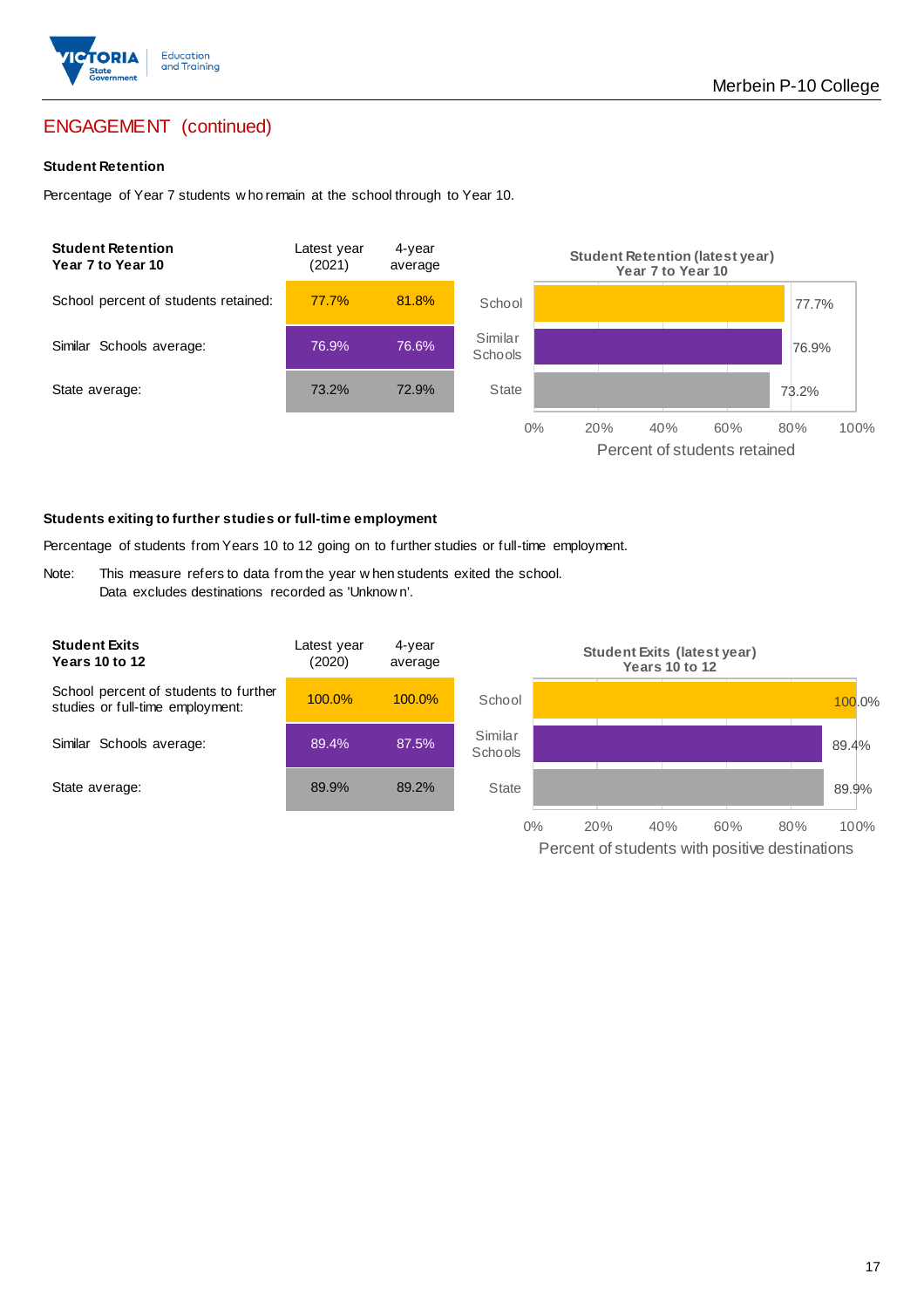

## **WELLBEING**

*Key: 'Similar Schools' are a group of Victorian government schools that are like this school, taking into account the school's socioeconomic background of students, the number of non-English speaking students and the size and location of the school.*

#### **Student Attitudes to School – Sense of Connectedness**

The percent endorsement on Sense of Connectedness factor, as reported in the Attitudes to School Survey completed annually by Victorian government school students, indicates the percent of positive responses (agree or strongly agree).



*Due to lower participation rates, differences in the timing of the survey/length of survey period and the general impact of Covid19 across 2020 and 2021, data are often not comparable with previous years or within similar school groups. Care should be taken when interpreting these results.*





*Due to lower participation rates, differences in the timing of the survey/length of survey period and the general impact of Covid19 across 2020 and 2021, data are often not comparable with previous years or within similar school groups. Care should be taken when interpreting these results.*

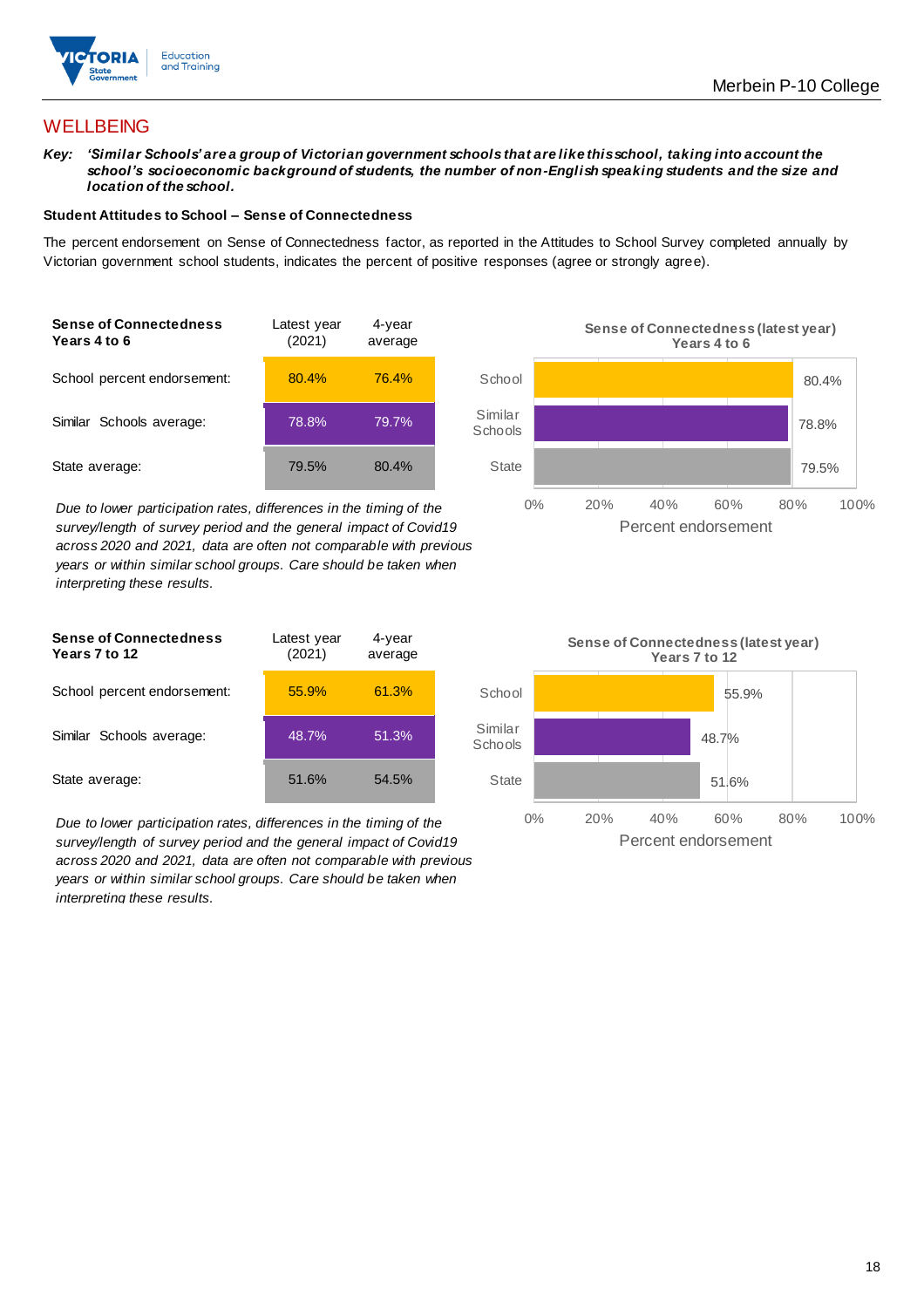

## WELLBEING (continued)

#### **Student Attitudes to School – Management of Bullying**

The percent endorsement on Management of Bullying factor, as reported in the Attitudes to School Survey completed annually by Victorian government school students, indicates the percent of positive responses (agree or strongly agree).

| <b>Management of Bullying</b><br>Years 4 to 6 | Latest year<br>(2021) | 4-year<br>average |  |
|-----------------------------------------------|-----------------------|-------------------|--|
| School percent endorsement:                   | 81.1%                 | 74.3%             |  |
| Similar Schools average:                      | 80.8%                 | 80.5%             |  |
| State average:                                | 78.4%                 | 79.7%             |  |

*Due to lower participation rates, differences in the timing of the survey/length of survey period and the general impact of Covid19 across 2020 and 2021, data are often not comparable with previous years or within similar school groups. Care should be taken when interpreting these results.*

| <b>Management of Bullying</b><br>Years 7 to 12 | Latest year<br>(2021) | $4$ -year<br>average |  |
|------------------------------------------------|-----------------------|----------------------|--|
| School percent endorsement:                    | 57.8%                 | 60.6%                |  |
| Similar Schools average:                       | 51.0%                 | 53.2%                |  |
| State average:                                 | 53.3%                 | 56.8%                |  |

*Due to lower participation rates, differences in the timing of the survey/length of survey period and the general impact of Covid19 across 2020 and 2021, data are often not comparable with previous years or within similar school groups. Care should be taken when interpreting these results.*



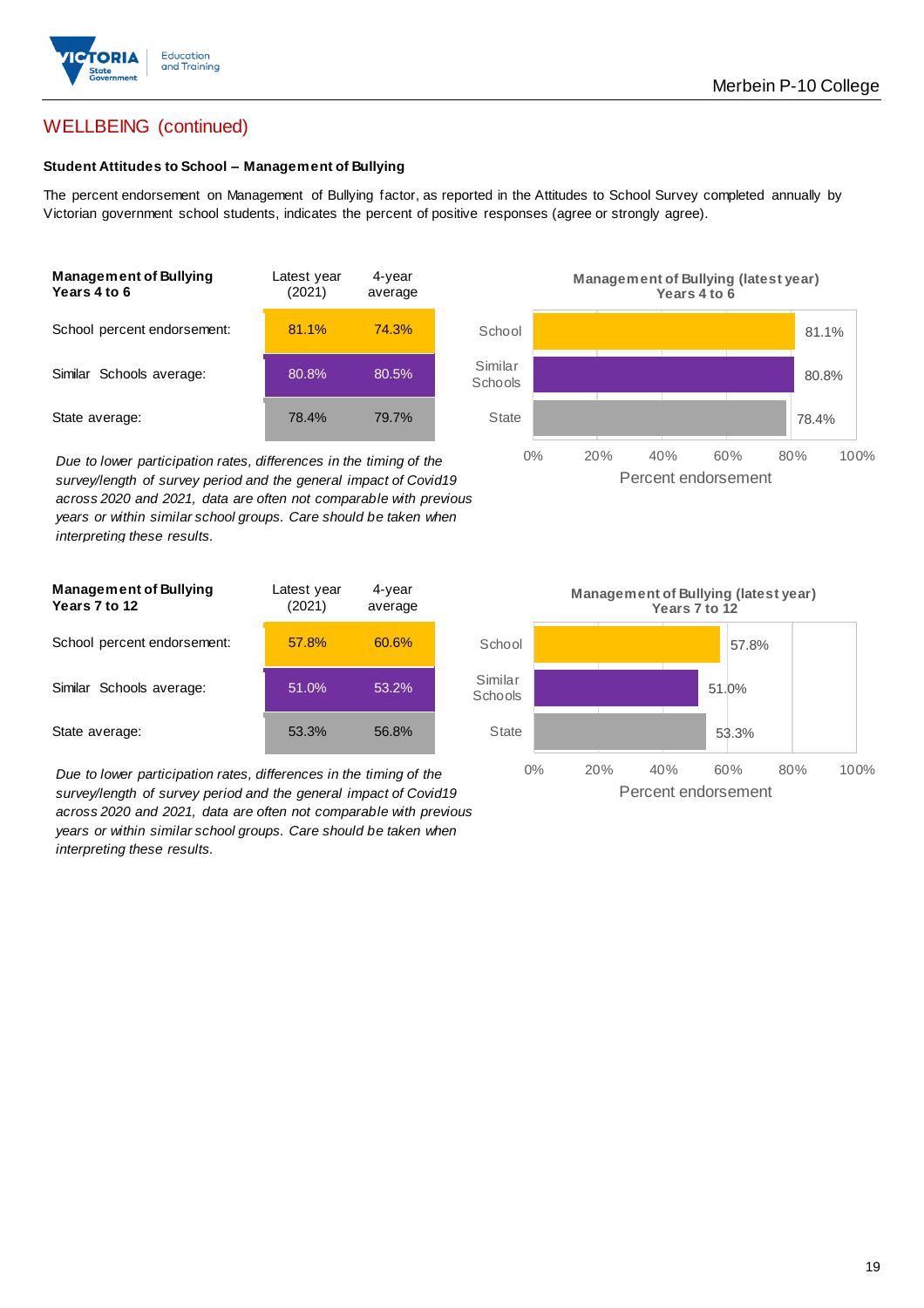

# **Financial Performance and Position**

FINANCIAL PERFORMANCE - OPERATING STATEMENT SUMMARY FOR THE YEAR ENDING 31 DECEMBER, 2021

| <b>Revenue</b>                 | <b>Actual</b> |
|--------------------------------|---------------|
| Student Resource Package       | \$8,002,653   |
| Government Provided DET Grants | \$1,728,630   |
| Government Grants Commonwealth | \$53,882      |
| Government Grants State        | \$9,800       |
| Revenue Other                  | \$23,376      |
| <b>Locally Raised Funds</b>    | \$569,557     |
| Capital Grants                 | \$0           |
| <b>Total Operating Revenue</b> | \$10,387,899  |

| Equity $1$                                          | <b>Actual</b> |
|-----------------------------------------------------|---------------|
| Equity (Social Disadvantage)                        | \$613,453     |
| Equity (Catch Up)                                   | \$36,363      |
| Transition Funding                                  | \$0           |
| Equity (Social Disadvantage - Extraordinary Growth) | \$0           |
| <b>Equity Total</b>                                 | \$649,816     |

| <b>Expenditure</b>                    | <b>Actual</b> |
|---------------------------------------|---------------|
| Student Resource Package <sup>2</sup> | \$7,835,679   |
| Adjustments                           | \$0           |
| <b>Books &amp; Publications</b>       | \$20,408      |
| Camps/Excursions/Activities           | \$165,098     |
| Communication Costs                   | \$13,064      |
| Consumables                           | \$185,646     |
| Miscellaneous Expense <sup>3</sup>    | \$36,864      |
| Professional Development              | \$16,290      |
| Equipment/Maintenance/Hire            | \$238,847     |
| <b>Property Services</b>              | \$252,039     |
| Salaries & Allow ances <sup>4</sup>   | \$354,294     |
| <b>Support Services</b>               | \$96,994      |
| Trading & Fundraising                 | \$199,241     |
| Motor Vehicle Expenses                | \$183         |
| Travel & Subsistence                  | \$61,745      |
| <b>Utilities</b>                      | \$129,911     |
| <b>Total Operating Expenditure</b>    | \$9,606,302   |
| <b>Net Operating Surplus/-Deficit</b> | \$781,597     |
| <b>Asset Acquisitions</b>             | \$44,360      |

(1) The equity funding reported above is a subset of the overall revenue reported by the school.

(2) Student Resource Package Expenditure figures are as of 24 Feb 2022 and are subject to change during the reconciliation process.

(3) Miscellaneous Expenses include bank charges, administration expenses, insurance and taxation charges.

(4) Salaries and Allow ances refers to school-level payroll.